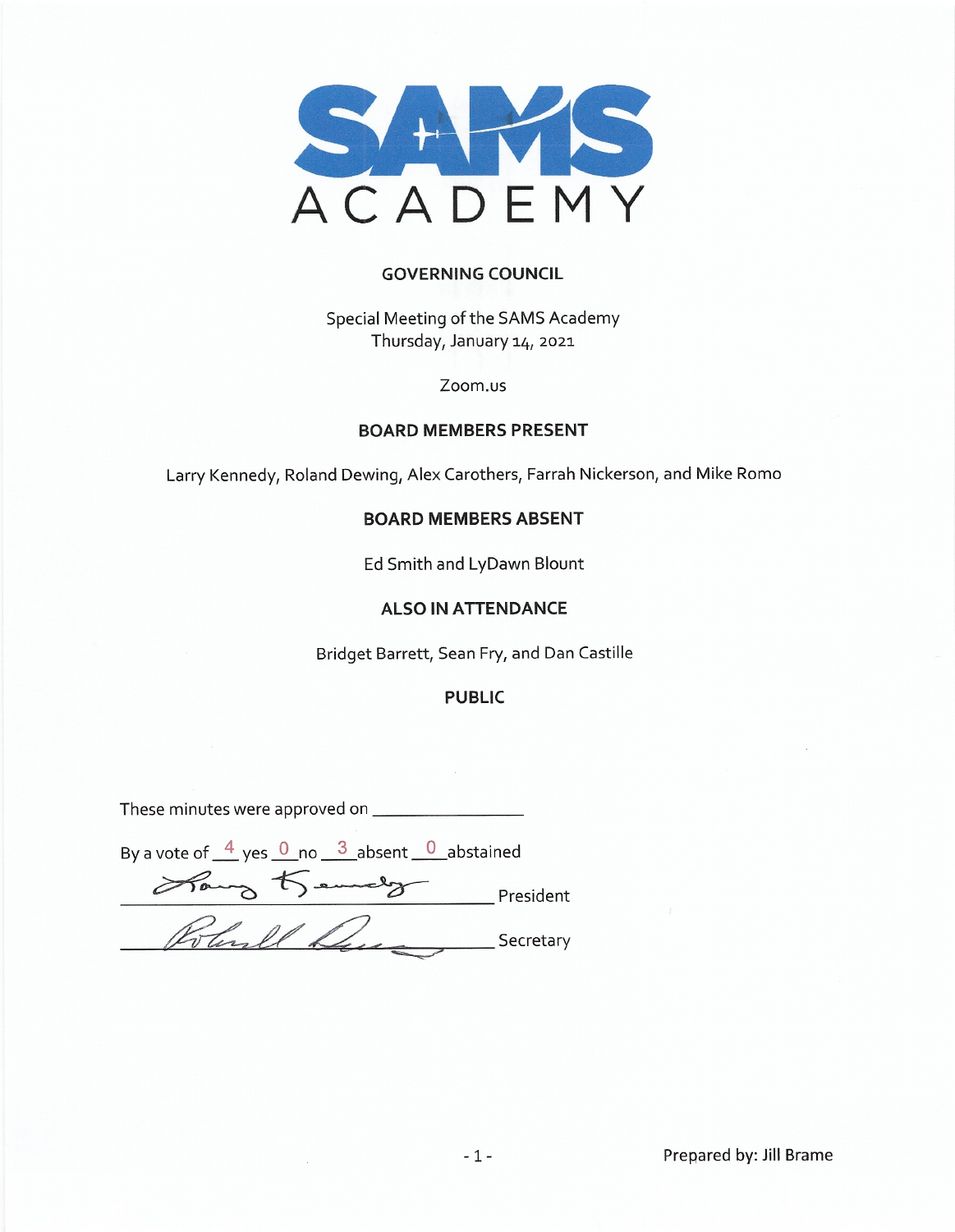# **I. Call to Order**

Larry Kennedy called to order the Special Meeting of the Governing Council for the Southwest Aeronautics, Mathematics, and Science Academy on January 14, 2021 at 4:30PM on zoom.us.

## **A. Roll Call**

Larry Kennedy asked Jill Brame to call roll. Jill Brame called Mike Romo, Roland Dewing, Farrah Nickerson and Larry Kennedy. Alex Carothers was absent during roll call. Ed Smith and LyDawn Blount were absent.

## **B. Adoption of the Agenda\***

Larry Kennedy asked for a motion to approve the agenda. Roland Dewing made a motion to approve the agenda. Mike Romo seconded the motion. Larry Kennedy called for a roll call vote to approve the agenda. Jill Brame called Mike Romo, Roland Dewing, Farrah Nickerson, and Larry Kennedy ; all voted yes. The motion carried unanimously.

# **II. Closed Session**

 **A. Real Property Acquisition, pursuant to NMSA 1978, Section 10-15-1(H)(8).**  Larry Kennedy made a motion to move to closed session due to real property acquisition, pursuant to NMSA 1978, Section 10-15-1(H)(8). Mike Romo seconded the motion. Larry Kennedy called for a roll call vote to approve the agenda. Jill Brame called Mike Romo, Roland Dewing, Farrah Nickerson, and Larry Kennedy; all voted yes. The motion carried unanimously.

Bridget Barrett, Sean Fry, and Dan Castille were invited into closed session.

The governing council moved to closed session at 4:33PM.

Alex Carothers joined the meeting and closed session at  $4:38PM$ .

## **III. Open Session**

## **A. Action on matters discussed in Closed Session**

Larry Kennedy made motion to move back into open session and affirmed that only items on the agenda were discussed. Farrah seconded the motion. Larry Kennedy called for a roll call vote to approve the agenda. Jill Brame called Mike Romo, Roland Dewing, Farrah Nickerson, Alex Carothers and Larry Kennedy; all voted yes. The motion carried unanimously.

Open session resumed at 5:08 PM.

No action taken.